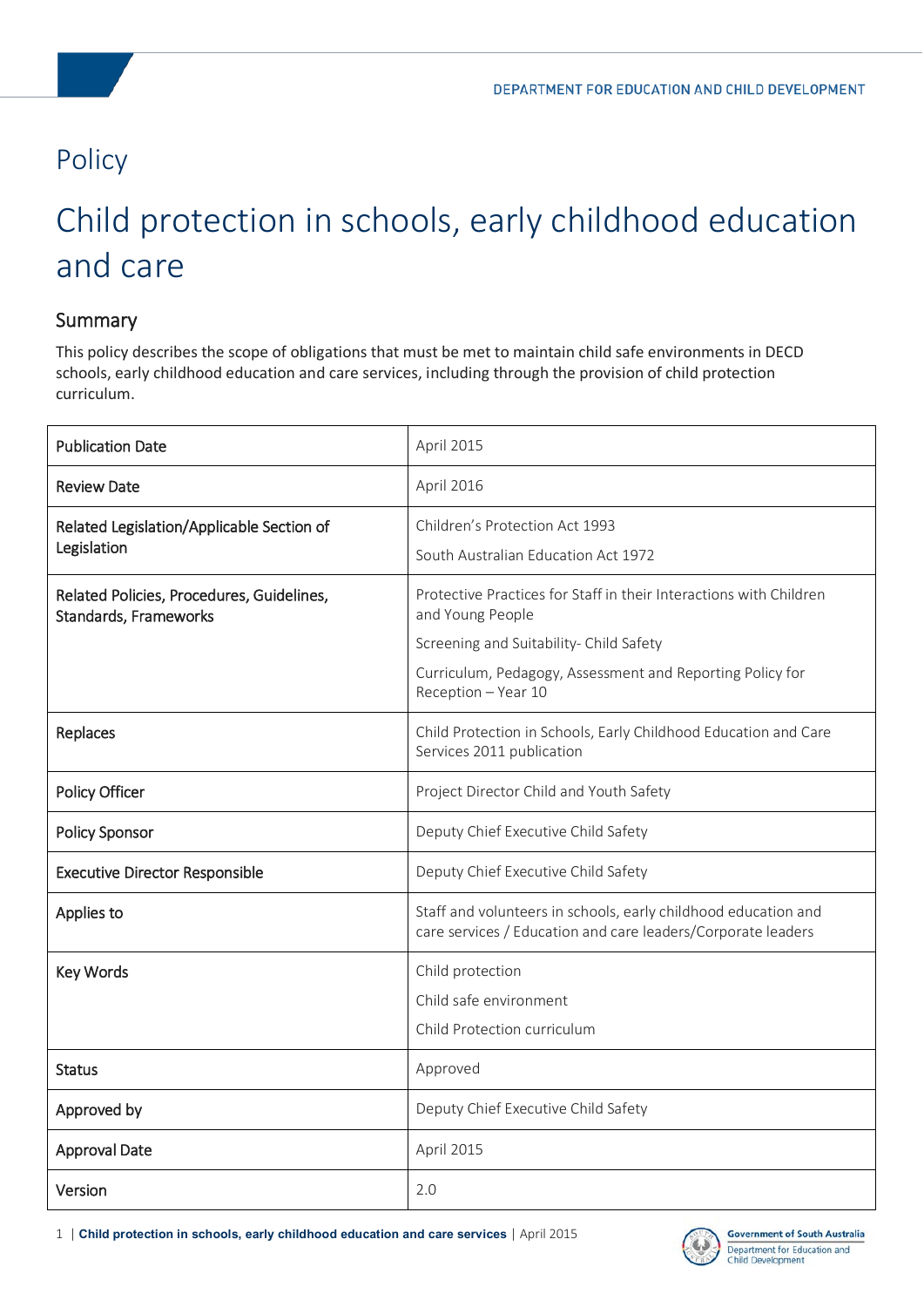## REVISION RECORD

| Date       | Version | <b>Revision Description</b>                                                                                                                               |
|------------|---------|-----------------------------------------------------------------------------------------------------------------------------------------------------------|
| April 2015 | 2.0     | Updating December 2011 version 1.0 to reflect new policies;<br>Screening and Suitability - Child Safety and Managing Allegations<br>of Sexual Misconduct. |
|            |         |                                                                                                                                                           |
|            |         |                                                                                                                                                           |
|            |         |                                                                                                                                                           |
|            |         |                                                                                                                                                           |
|            |         |                                                                                                                                                           |
|            |         |                                                                                                                                                           |

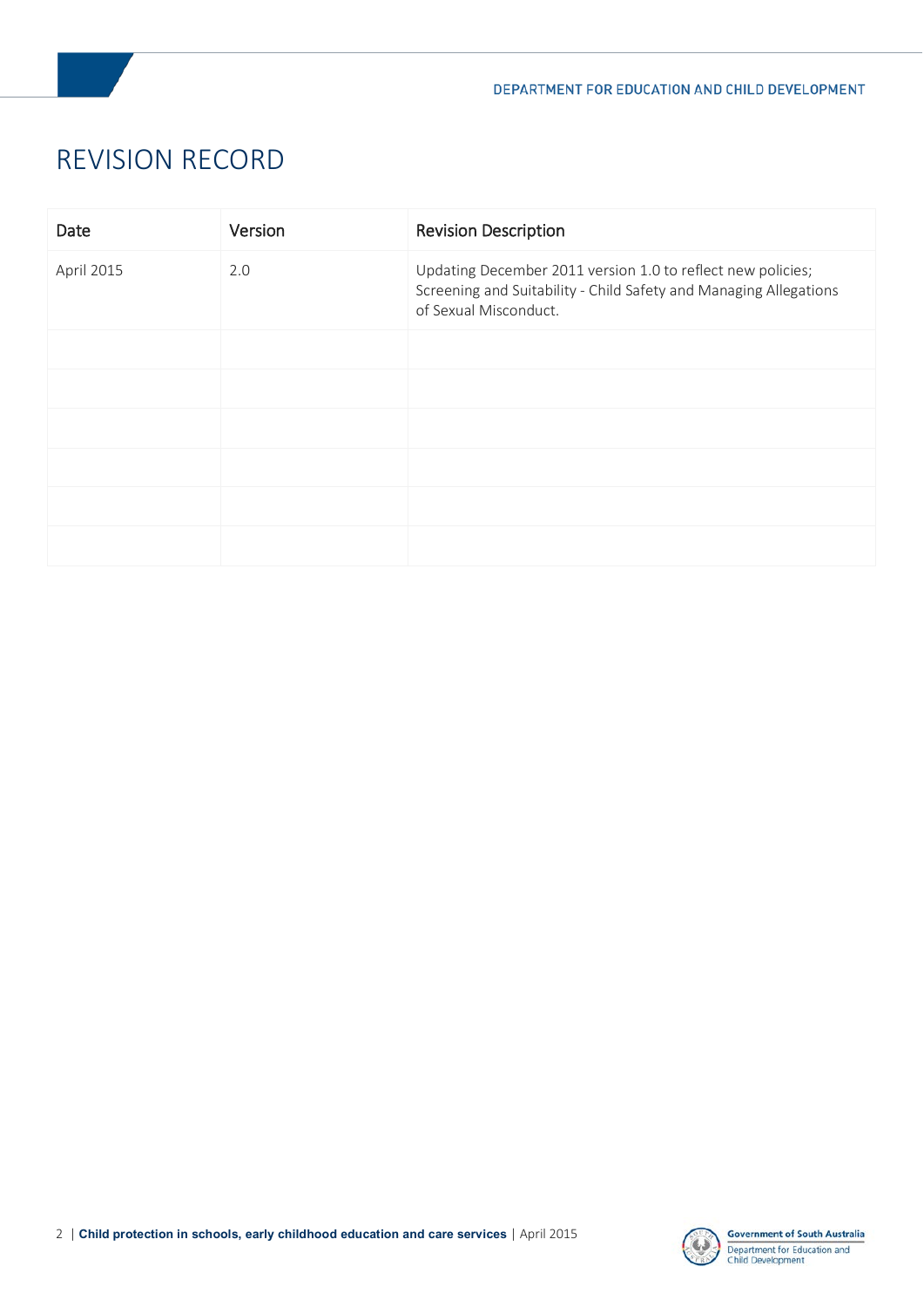## **CONTENTS**

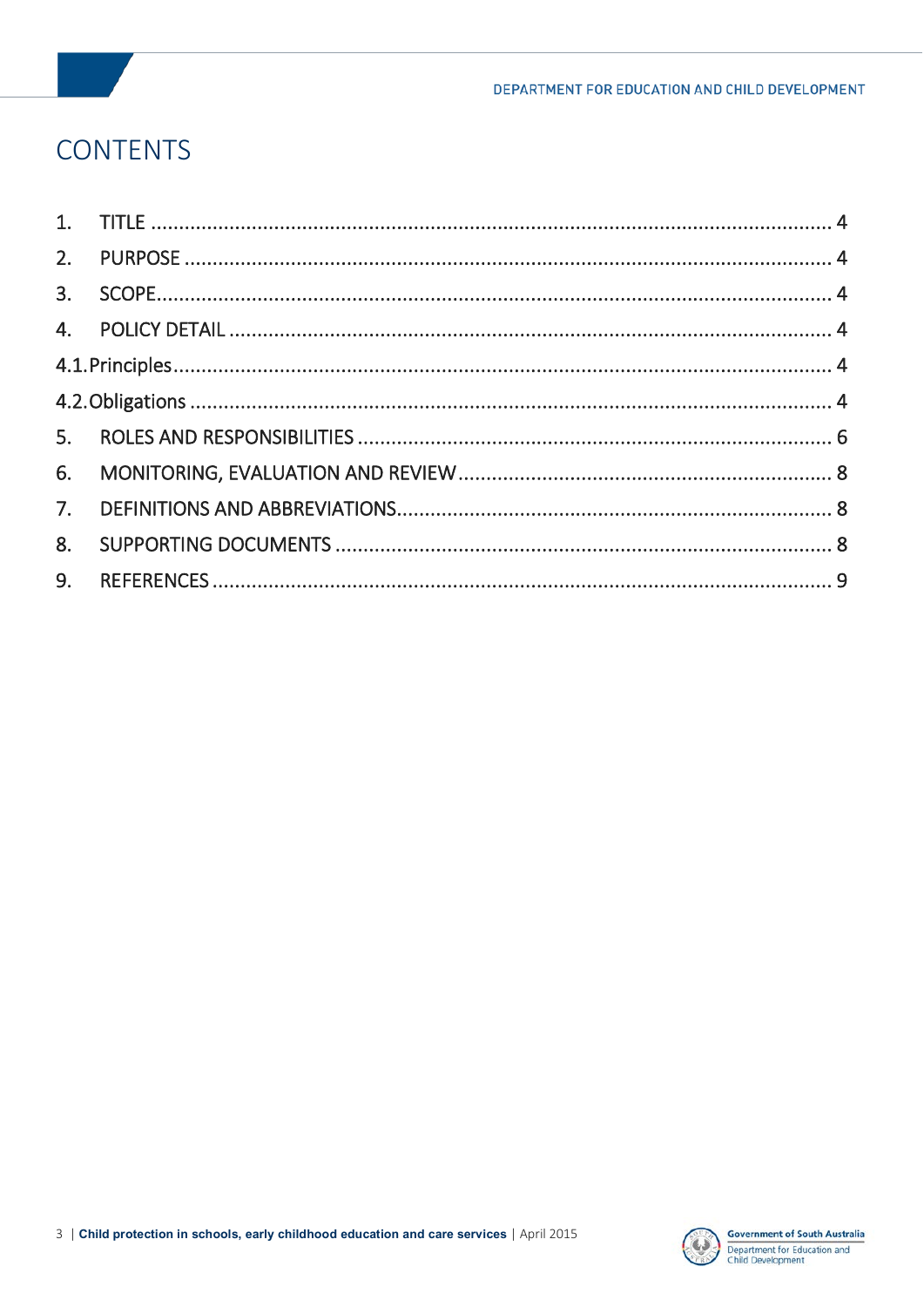# 1. TITLE

Child protection in schools, early childhood education and care services

# 2. PURPOSE

The purpose of this policy is to describe the roles and responsibilities of education and care staff and volunteers in establishing and maintaining child safe environments, including through the provision of child protection curriculum.

## 3. SCOPE

This policy applies to all staff and volunteers working in DECD schools and early childhood education and care services, DECD education and care leaders and DECD corporate leaders.

# 4. POLICY DETAIL

### 4.1Principles

a) Protecting the safety and wellbeing of children and young people is a fundamental responsibility that cannot be compromised by other considerations.

b) Children and young people have a right to:

- be treated with respect and to be protected from harm
- be asked to express their views and wishes about matters affecting their lives and to have those views appropriately considered by adults
- feel and be safe in their interactions with adults and other children and young people
- understand, as early as possible, what is meant by 'feeling and being safe'
- the support of school based counsellors or designated staff in their education or care environment whose role includes being an advocate for their safety and wellbeing

c) Children and young people are entitled to the rights at 4.1(b) irrespective of their special needs, gender, race, sexual orientation or cultural, religious or family circumstances.

d) Preventing and intervening in the abuse and neglect of children and young people are moral and legal obligations. They contribute to improving the safety and health of current and future generations.

e) Safety and wellbeing concerns arise within family, community and institutional settings. The actions and efforts of people from within and outside the education and care setting are needed so that interventions on behalf of children and young people are successful and sustained.

f) Maintaining children and young people's attendance at, and engagement with education and care environments is a key contributor to their long-term health, safety and wellbeing.

### 4.2 Obligations

DECD must meet each of the following five obligations in order to maintain child safe environments.

#### 1) Screening and suitability

Staff, volunteers and other persons identified by legislation or DECD policy will be screened as part of an on-going process to ensure adults are suitable to work, access or volunteer in DECD sites/services.

- Suitability must be established at the point of recruitment and monitored continuously.
- Continuous monitoring of suitability includes the responsibility of all adults to report inappropriate conduct towards children and young people by any person engaged with the site or service.

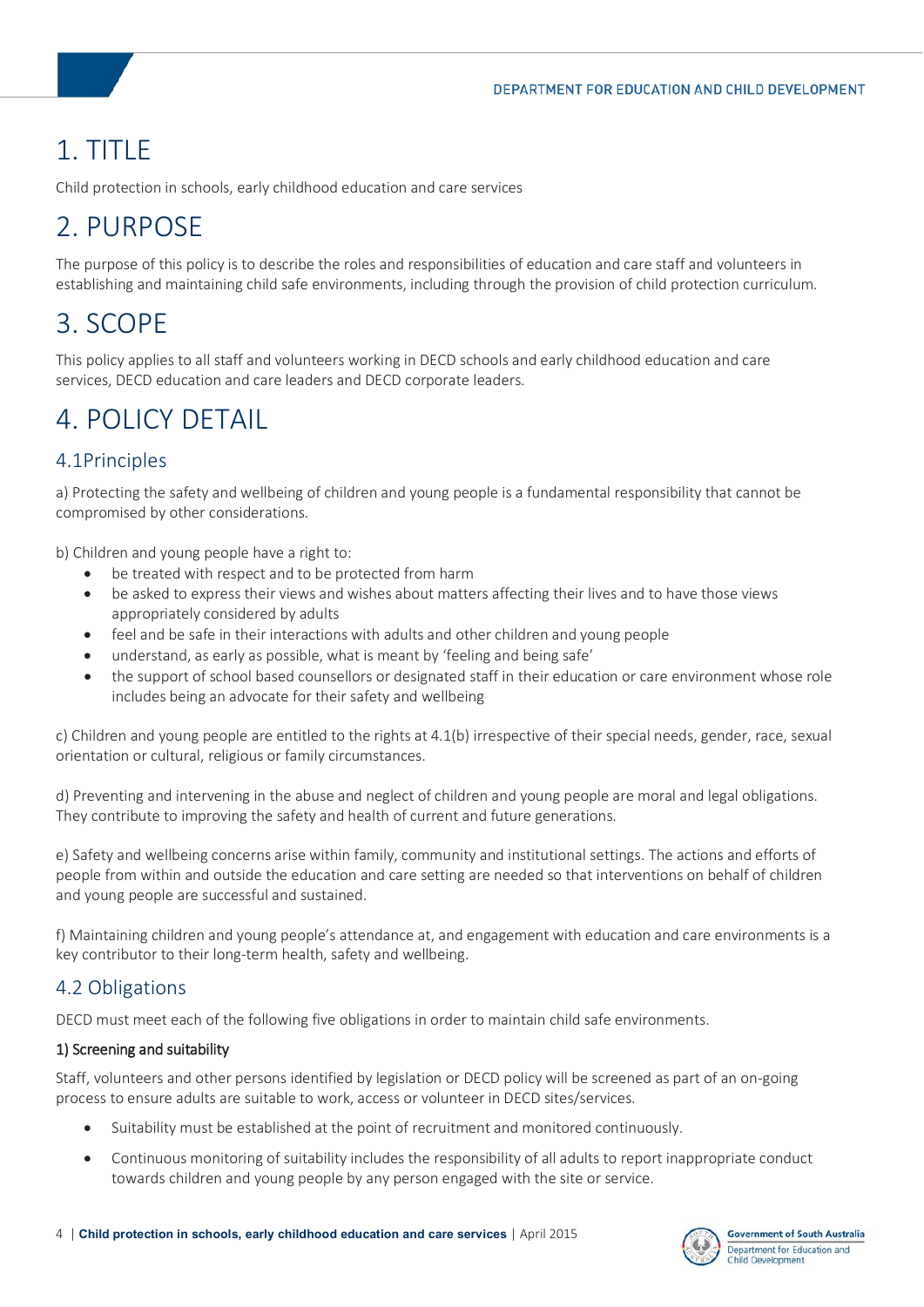#### 2) Training and support

Staff and volunteers will receive training that explains their responsibilities for children's safety and wellbeing and outlines how those responsibilities should be met with sensitivity and purpose. The training will cover the obligations underpinning a child safe environment and will include the role of a mandated notifier under Section 11(1) and (2) of the Children's Protection Act 1993.

- Staff will undertake and follow the approved full day child protection training program as a condition of employment and receive approved three yearly update programs thereafter.
- Volunteers will receive the approved child protection induction session as a condition of volunteering.
- School based counsellors or staff designated to provide advocacy for children and young people's safety and wellbeing will meet relevant DECD job and person specifications and will receive approved induction, ongoing professional development and support.
- Staff involved in teaching the approved child protection curriculum will receive training, ongoing professional development and support.
- Personnel with responsibility to investigate serious allegations against staff or volunteers in DECD sites/services will meet DECD job and person specifications, will receive induction and will have support and supervision appropriate to the critical nature of their work.

#### 3) Adult Conduct

Staff and volunteers will relate respectfully and protectively with children and young people. Staff and volunteers have a responsibility to report and intervene against behaviours that compromise the safety or wellbeing of children and young people.

- Staff and volunteers will follow approved protective practice guidelines in all their physical and social interactions with children and young people.
- Staff and volunteers will report and document concerns raised about inappropriate adult conduct towards children and young people.
- Staff will follow approved attendance, behaviour management and incident response policies and guidelines.
- Serious allegations of sexual misconduct against staff or volunteers will be referred to the DECD Incident Management Division ( in liaison with SA Police) and decisions about the placement of the individual facing an allegation will be made with the best interests of children as the paramount consideration.

#### 4) Access to curriculum

Children and young people will engage with curriculum which explicitly teaches them about the nature of personal safety and wellbeing, their rights to personal safety and wellbeing, help seeking and self-protecting behaviours and their responsibilities to the safety and wellbeing of others. This policy utilises Section 82 of the South Australian Education Act (1972) which gives the Director General the right to determine curriculum in government schools.

- All children and young people in DECD preschools and schools will access approved child protection curriculum each year.
- The approved child protection curriculum will be taught by staff that have received training in its use.
- The approved child protection curriculum will be reviewed in response to emerging evidence about child abuse and violence prevention programs.

#### 5) Communication, collaboration and record keeping

Issues affecting children and young people's safety and wellbeing are often complex. Successful interventions require carefully coordinated and communicated actions. Staff and volunteers will meet the following commitments, as required by their role.

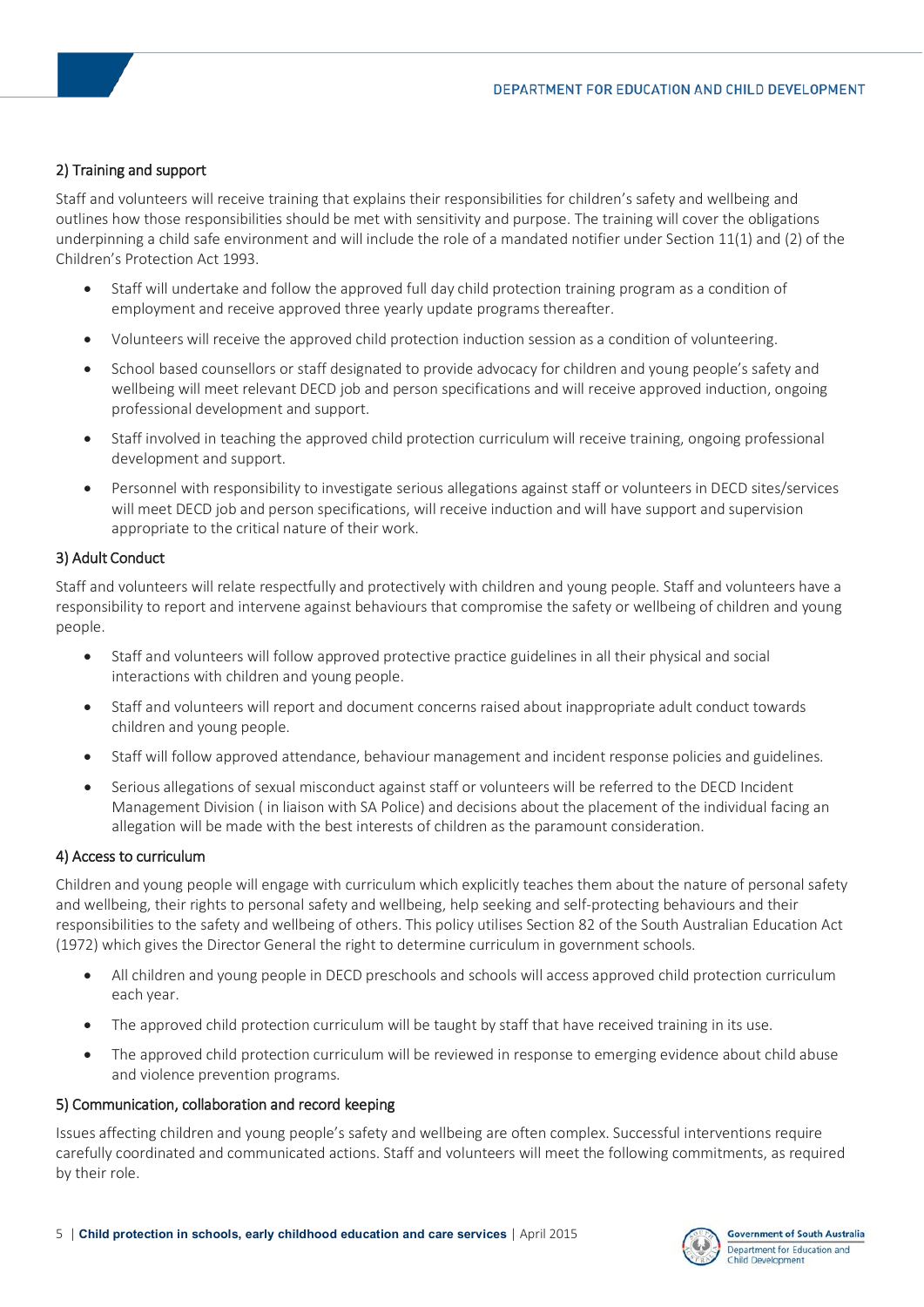#### DEPARTMENT FOR EDUCATION AND CHILD DEVELOPMENT

- At enrolment parents/carers will be made aware of the site or service's unqualified commitment to children's safety, the fact that some matters must be reported irrespective of parents' wishes and the use of the SA Information Sharing Guidelines in preventing harm to children & young people.
- Parents and carers will be appropriately informed about allegations of sexual misconduct in keeping with the guidance of the 2013 Report of the Independent Education Inquiry Royal Commission.All available sources of support within DECD and from other agencies and organisations will be considered and sought when the needs of vulnerable children and young people are first identified.
- Education and care staff will actively support interagency efforts to improve family and community safety.
- DECD leaders will be alerted when existing collaborations and available services are unable to properly protect children's safety and wellbeing.
- DECD, state and national requirements for record keeping will be followed at all times and for all circumstances.

| Role                        | <b>Responsibility for</b>                                                                                                                                                                                                                                                                                                                                                                                                                                                                                                                                                                                                                                                                                                                                                                                                                                                                                                                                                                                                                                                        |
|-----------------------------|----------------------------------------------------------------------------------------------------------------------------------------------------------------------------------------------------------------------------------------------------------------------------------------------------------------------------------------------------------------------------------------------------------------------------------------------------------------------------------------------------------------------------------------------------------------------------------------------------------------------------------------------------------------------------------------------------------------------------------------------------------------------------------------------------------------------------------------------------------------------------------------------------------------------------------------------------------------------------------------------------------------------------------------------------------------------------------|
| 5.1<br>Site/service leaders | Ensure<br>screening of adults working or volunteering at the site complies with<br>$\bullet$<br>the DECD approved screening policy<br>volunteers receive approved child protection induction which is<br>$\bullet$<br>recorded at the site/service<br>3 yearly approved staff child protection training is recorded on the HR<br>$\bullet$<br>system<br>concerns raised about staff or volunteer conduct are responded to in<br>$\bullet$<br>accordance with approved protective practice guidelines<br>children and young people in preschools and schools access the<br>$\bullet$<br>approved child protection curriculum each year<br>emerging staff performance concerns are responded to proactively<br>$\bullet$<br>staff follow all record keeping requirements<br>$\bullet$<br>counsellors and staff in designated advocacy positions can fulfill their<br>$\bullet$<br>roles and access required training and counselling/advocacy networks<br>conduct and practice at the site is monitored to ensure it meets the<br>$\bullet$<br>obligations outlined in this policy |
| 5.2<br>Staff                | act in accordance with the obligations outlined in this policy<br>$\bullet$<br>raise concerns when barriers or threats to the protection of children<br>and young people's safety and wellbeing are identified, including<br>through the conduct of other adults at the site/service                                                                                                                                                                                                                                                                                                                                                                                                                                                                                                                                                                                                                                                                                                                                                                                             |
| 5.3<br>Volunteers           | act in accordance with the obligations outlined in this policy and the<br>$\bullet$<br>approved child protection induction for volunteers<br>raise concerns when barriers or threats to the protection of children<br>and young people's safety and wellbeing are identified, including<br>through the conduct of other adults at the site/service                                                                                                                                                                                                                                                                                                                                                                                                                                                                                                                                                                                                                                                                                                                               |

## 5. ROLES AND RESPONSIBILITIES

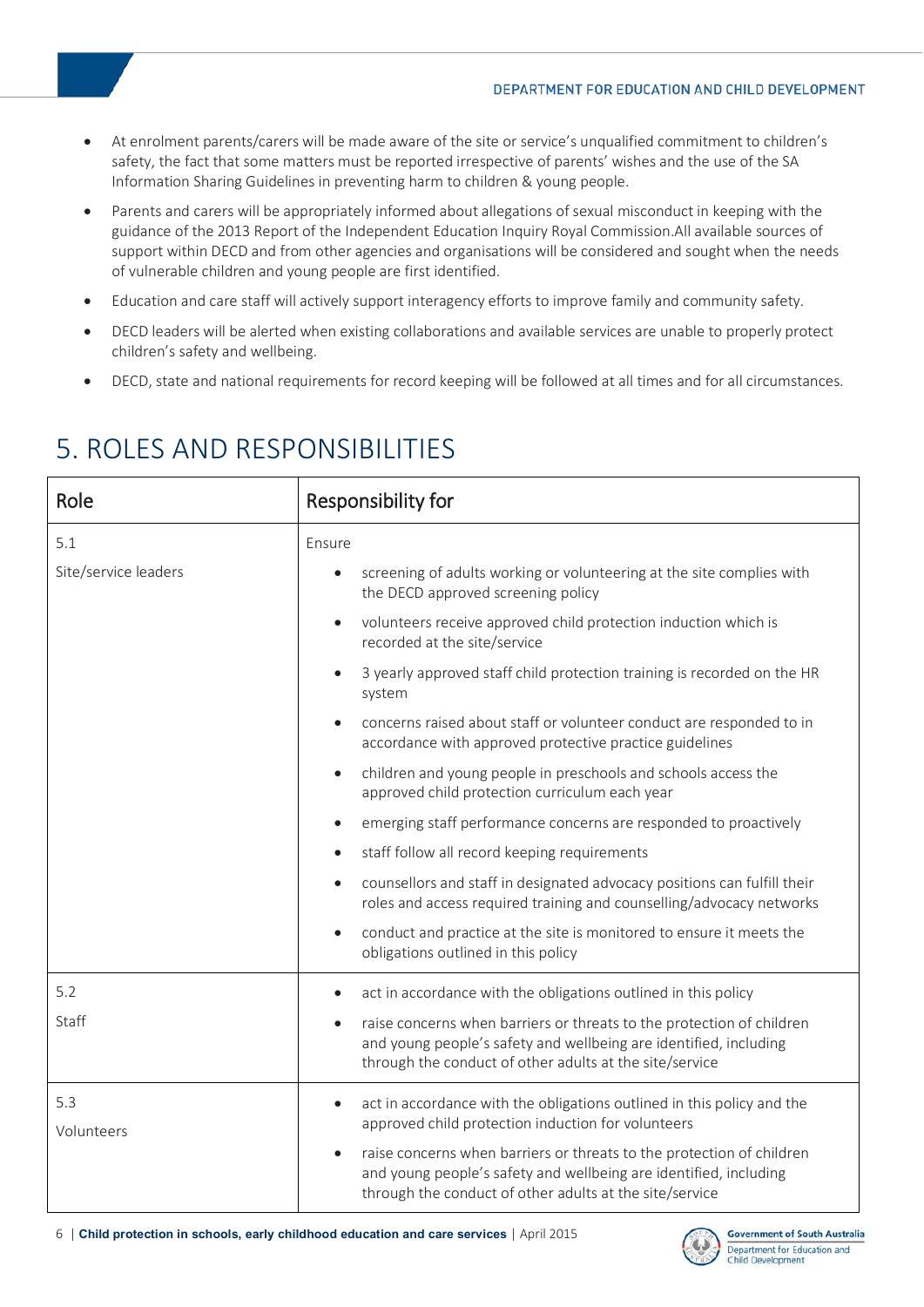#### DEPARTMENT FOR EDUCATION AND CHILD DEVELOPMENT

| 5.4                                      |                                                                                                                                                                                                                                                 |
|------------------------------------------|-------------------------------------------------------------------------------------------------------------------------------------------------------------------------------------------------------------------------------------------------|
| Education and early childhood<br>leaders | Ensure emergency response plans enable support services personnel to<br>$\bullet$<br>assist sites in managing serious critical incidents                                                                                                        |
|                                          | Enable support services personnel to fulfill their roles in assisting<br>$\bullet$<br>children and young people identified by sites/services as needing<br>additional support                                                                   |
|                                          | Enable support services personnel to contribute to interagency efforts<br>$\bullet$<br>to improve family and community safety and wellbeing                                                                                                     |
|                                          | Provide support to site/service leaders experiencing difficulties in<br>$\bullet$<br>maintaining child safe environments                                                                                                                        |
|                                          | Address performance issues with site/service leaders as they relate to<br>$\bullet$<br>meeting the requirements of this policy                                                                                                                  |
|                                          | Raise concerns through corporate DECD leaders when barriers to<br>$\bullet$<br>protecting children's safety and wellbeing are identified                                                                                                        |
| 5.5                                      | Ensure                                                                                                                                                                                                                                          |
| Corporate leaders                        | designated positions are maintained within corporate DECD to oversee<br>$\bullet$<br>the implementation of this policy's requirements and to monitor and<br>manage all associated risks                                                         |
|                                          | approved staff child protection training programs are updated on a<br>$\bullet$<br>three yearly basis and provided across the workforce within a 12<br>month period                                                                             |
|                                          | DECD investigative responses to serious allegations against staff or<br>$\bullet$<br>volunteers are managed through the DECD Incident Management<br>Division and are conducted with the interests of children as the<br>paramount consideration |
|                                          | screening and suitability processes are maintained to meet policy or<br>$\bullet$<br>legislated requirements                                                                                                                                    |
|                                          | risks to DECD regarding its compliance with this policy are identified<br>$\bullet$<br>and addressed                                                                                                                                            |
|                                          | issues identified as impediments to the protection of children's safety<br>$\bullet$<br>and wellbeing are responded to and raised at Chief Executive or<br>Ministerial forums as appropriate                                                    |
|                                          | child safety collaboration with the non-government school sectors, the<br>$\bullet$<br>Teacher's Registration Board, relevant regulating bodies and other<br>government agencies and organisations is maintained                                |
|                                          | whole of system reviews of serious critical incidents occur and<br>$\bullet$<br>subsequent recommendations are implementation                                                                                                                   |

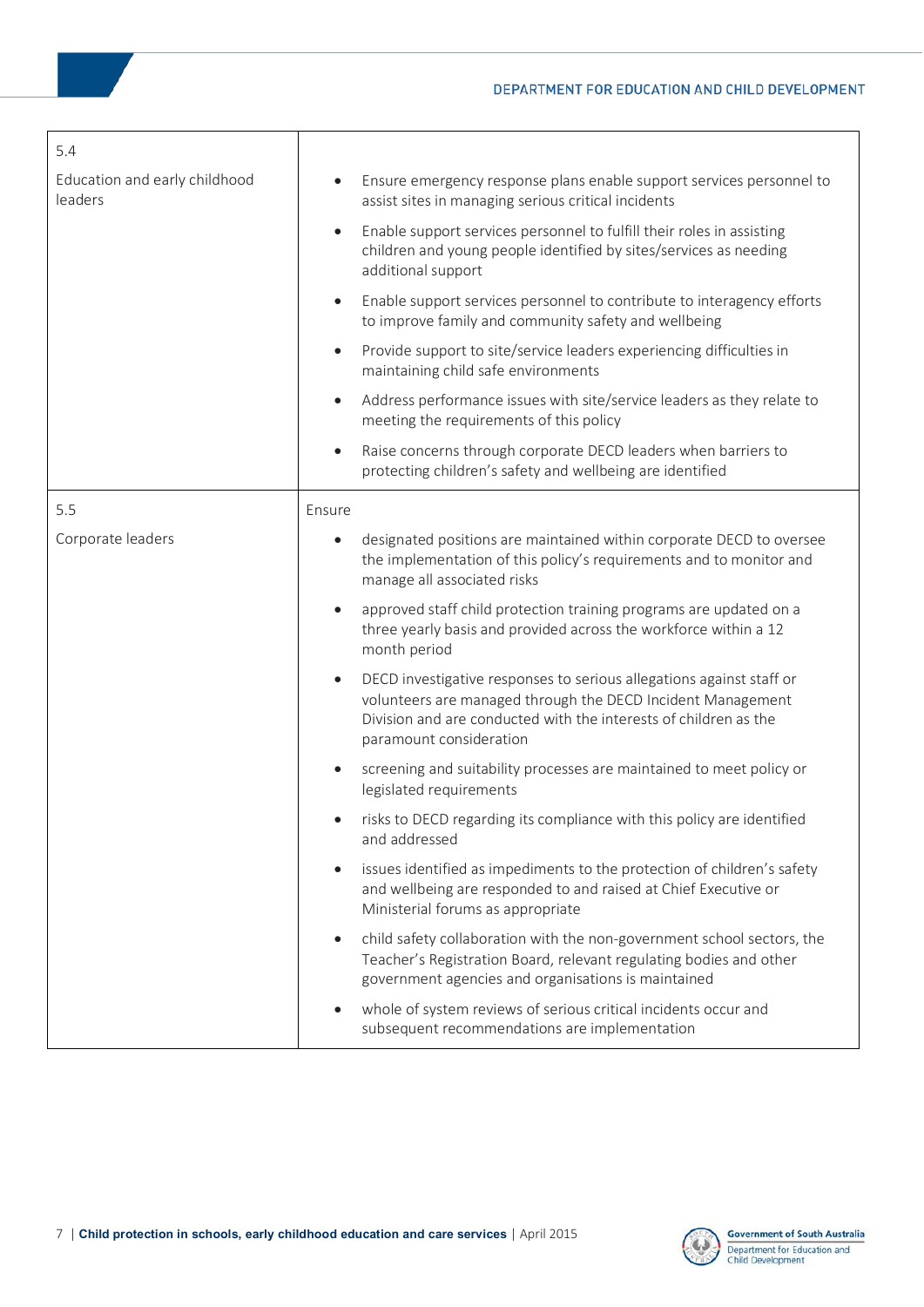# 6. MONITORING, EVALUATION AND REVIEW

- 6.1 Site/service leaders will provide ongoing monitoring of their site's/service's compliance with this policy and will, when required by DECD provide reports on elements of that compliance.
- 6.2 Education and early childhood leaders will monitor reports provided by site leaders as outlined in 6.1, support sites/services to address gaps in compliance and advise corporate leaders as required.
- 6.3 Corporate leaders will ensure the designated positions outlined in 5.5 maintain oversight of the policy's relevance, its alignment with legislation and national standards and will amend the policy as appropriate.

# 7. DEFINITIONS AND ABBREVIATIONS

| Term                                     | Meaning                                                                                                                                                                                                                                  |
|------------------------------------------|------------------------------------------------------------------------------------------------------------------------------------------------------------------------------------------------------------------------------------------|
| Approved                                 | Refers to the current version of a DECD training program, curriculum, policy or set of<br>guidelines. See section 8 below - DECD approved policies/programs/guidelines.                                                                  |
| Children and young<br>people             | Refers to children from birth to 18 but includes young adults over the age of 18 with<br>developmental disabilities enrolled at a DECD site/service.                                                                                     |
| Education and early<br>childhood leaders | Refers to individuals who supervise or line manage site/service leaders                                                                                                                                                                  |
| Site/service leader                      | Refers to the individual who has ultimate responsibility for children/young people's<br>welfare in that site/service; for example, the principal, the director, a manager or Family<br>Day Care Educator supported by their coordinator. |
| Site/service                             | Refers to preschools and schools, children's centers, center- based child care facilities, Out<br>of Schools Hours Care facilities and the homes of approved Family Day Care Educators.                                                  |
| Staff                                    | Refers to employees, professional service providers, other paid education and care<br>participants at DECD sites/services (through contracts and agreements) and tertiary<br>students on placement.                                      |
| Volunteers                               | Refers to all adults providing a volunteer service in DECD sites/services. This includes<br>volunteers who may receive remuneration for their service from other organisations for<br>example chaplains, mentors or coaches.             |

# 8. SUPPORTING DOCUMENTS

#### DECD approved policies/programs/guidelines

Protective Practices for Staff in their Interactions with Children and Young People

Screening and Suitability – Child Safety

Keeping Safe Child Protection Curriculum

Managing Allegations of Sexual Misconduct

Volunteers working in Education and Care Sites and Settings